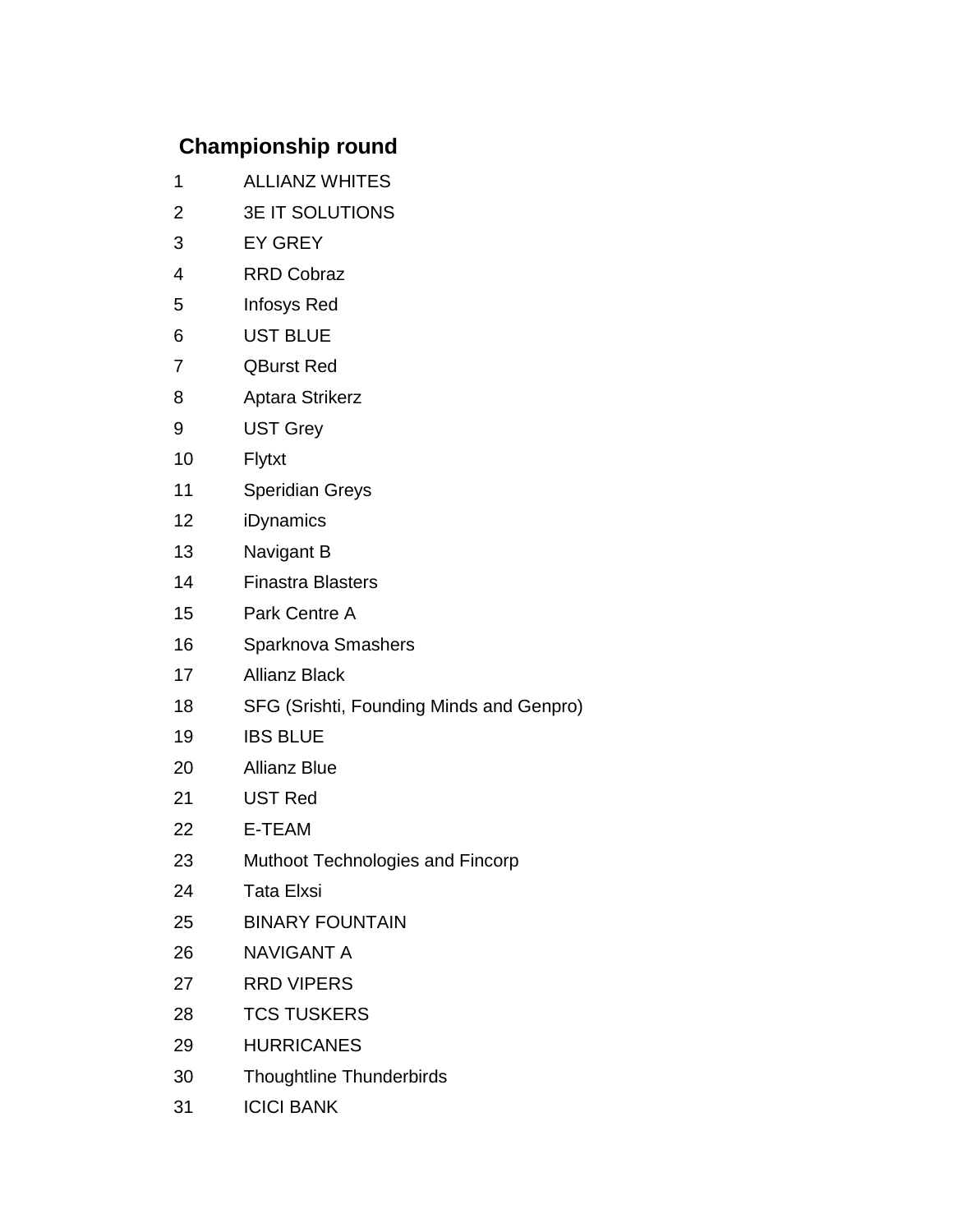- 32 RM BLASTERS
- 33 Quest Blues
- 34 Toonz
- 35 AEGIS
- 36 Infosys Blue
- 37 GDS Spartanz
- 38 Experion Devils
- 39 IIITM-K
- 40 STARTUP XI

## **Phase II Qualifying round**

- 41 VG&M
- 42 SUNTEC
- 43 Accel
- 44 Navigant C
- 45 SEM Strikers
- 46 EY YELLOW
- 47 Trivand
- 48 Zyx Warriors
- 49 VIVENZ
- 50 Attinad Software
- 51 InApp RedBulls
- 52 Phykon Pirates
- 53 Zafin
- 54 Oracle
- 55 IBS RED
- 56 Reflections
- 57 PITSians
- 58 InApp TiTans
- 59 EPICA BLUES
- 60 Team Stabilix
- 61 QBurst Black
- 62 Somnoware
- 63 Eram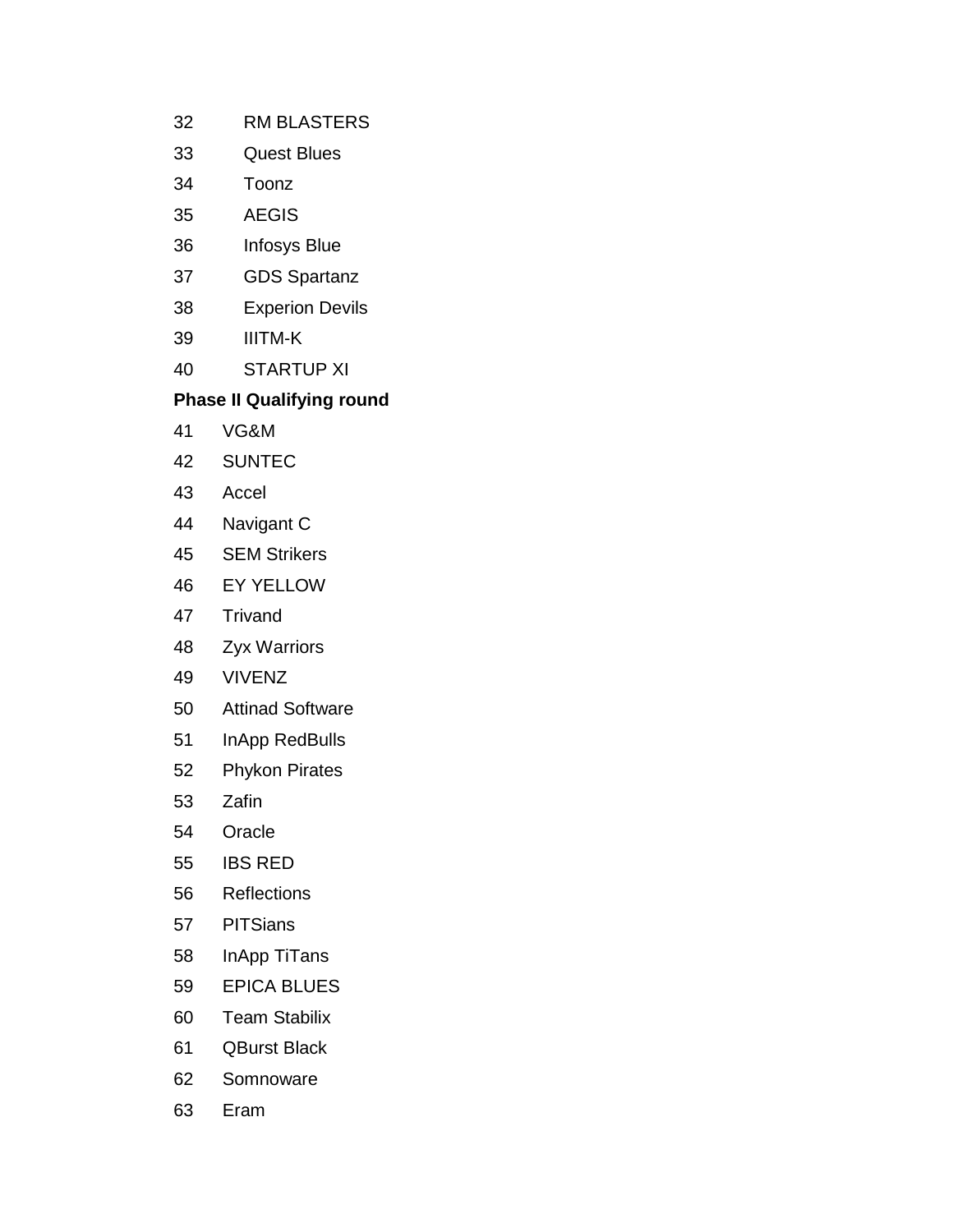- 64 Alokin Software
- 65 STARTUP KINGS
- 66 Gemini Blasters
- 67 RM HURRICANES
- 68 Tryzens
- 69 Innovation Incubator B
- 70 ADS Smashers
- 71 Livares
- 72 DNA
- 73 MAC Strikers
- 74 QuEST Whites
- 75 EPICA REDS
- 76 GMG
- 77 LRI Royals
- 78 Clinipace
- 79 M SQUARED
- 80 Triv & Simplogics CC

## **Phase 1 Qualifying Round**

- 81 Finastra Strikers
- 82 BRILLIONS
- 83 Star 11
- 84 Neologix Super Strikers
- 85 Software Incubator Team A
- 86 metromatinee.com
- 87 Speridian Strikers
- 88 ThinkPalm
- 89 POLUS ROYAL STRICKERS
- 90 Inglorious XI
- 91 Palnar Transmedia
- 92 Fischer Systems
- 93 GES BLUES
- 94 Team Luminescent
- 95 VOLTAS